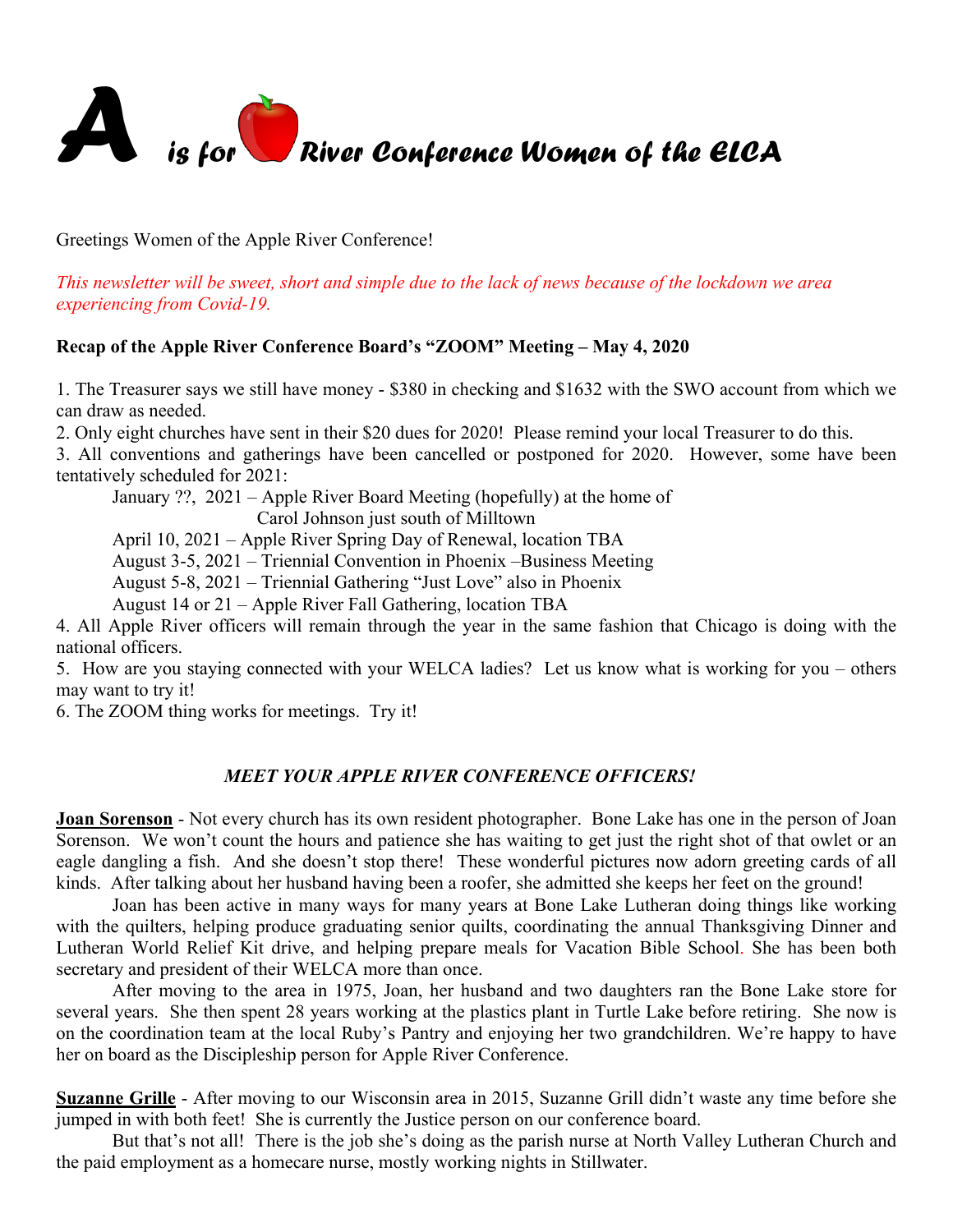After growing up on a farm near Northfield, Minnesota, she married and moved to the Twin Cities and became a mother to 4 children. After becoming a single parent, she entered nurses training at St. Catherine's in St. Paul, graduating in 1999 when her youngest child was in Middle School. Ensuing employment has included Childrens' Hospital, Hospice, and home care where she also did some of the case management.

Suzanne found the 2017 Triennial in Minneapolis to be very inspiring. It has furthered her interest in both sex trafficking and care of creation. She is on the Synod's committee for justice.

And she can't say enough good about Women of the ELCA, an organization she feels works well together with voice and strength on the issues that matter. "We get stuff done!"

#### **Messages from the Apple River Board Members** ~

#### *From: Carol Medchill, Co-Coordinator*

As I was thinking about what to write, my thoughts turned to the Spring Days of Renewal and the Fall Retreats we have had over the years. They have all been so wonderful – bringing us together and renewing our Christian friendship.

I was also thinking of when I went to the Sunday School which we had all twelve months. I looked forward to getting an award for perfect attendance. One gift that was so special was the Junior Hymnal I received. I still have it and it was much loved.

I have been looking into my church history and found that in the early 1900's they had 6 weeks of summer school taught by a seminary student in Danish.

I hope and pray that we all continue calling our church family and hope that all is well with them. If they are in need of something, someone could help them out.

Blessings to you all and always feel free to call me if you need an ear.

Carol – 715-648-5817

## *From Carol Johnson, Treasurer*

Carol Johnson has accepted the position of Financial Secretary until we can have an election in 2021. Please send your annual conference dues (\$20) to her at the address below. Even though we cannot meet during this time, the work of the church goes on. Please remember to send your conference dues in if you have not done so already. Also, please send your convention dues (\$30/yr) to Phyllis Beastrom, SWO Treasurer, W6244 410th Ave, Ellsworth WI 54011. Carol Johnson

2110 170<sup>th</sup> Street Milltown WI 54858-7000 715-825-3114 carolclay@lakeland.ws

## *From Carol Johnson, Stewardship*

Stewardship takes on many forms, especially during these trying times. We need to be mindful that our churches still have salaries and bills to pay, so our weekly or monthly offerings are very important. Do you have friends, relatives or neighbors who need financial help (if you are able); or need groceries; or extra chores to be done? We can still help people and be careful with them and ourselves. Could you do some calling of church members, neighbors, anyone who might need to hear a friendly voice? We all need to be creative in ways to connect with others. God Bless Everyone!

# *From Gloria Rolstad, Apple River Conference Representative*

As your Apple River Conference Representative it is my responsibility to keep you informed as to what is happening at the Synodical Women's Organization and any changes from those meetings that have been voted on and passed. Unfortunately, since Covid-19 has drastically changed our every day lives, we have not been able to gather for meetings. Churchwide did ask that all events that had been planned be cancelled through the end of 2020 for the safety and health of all women.